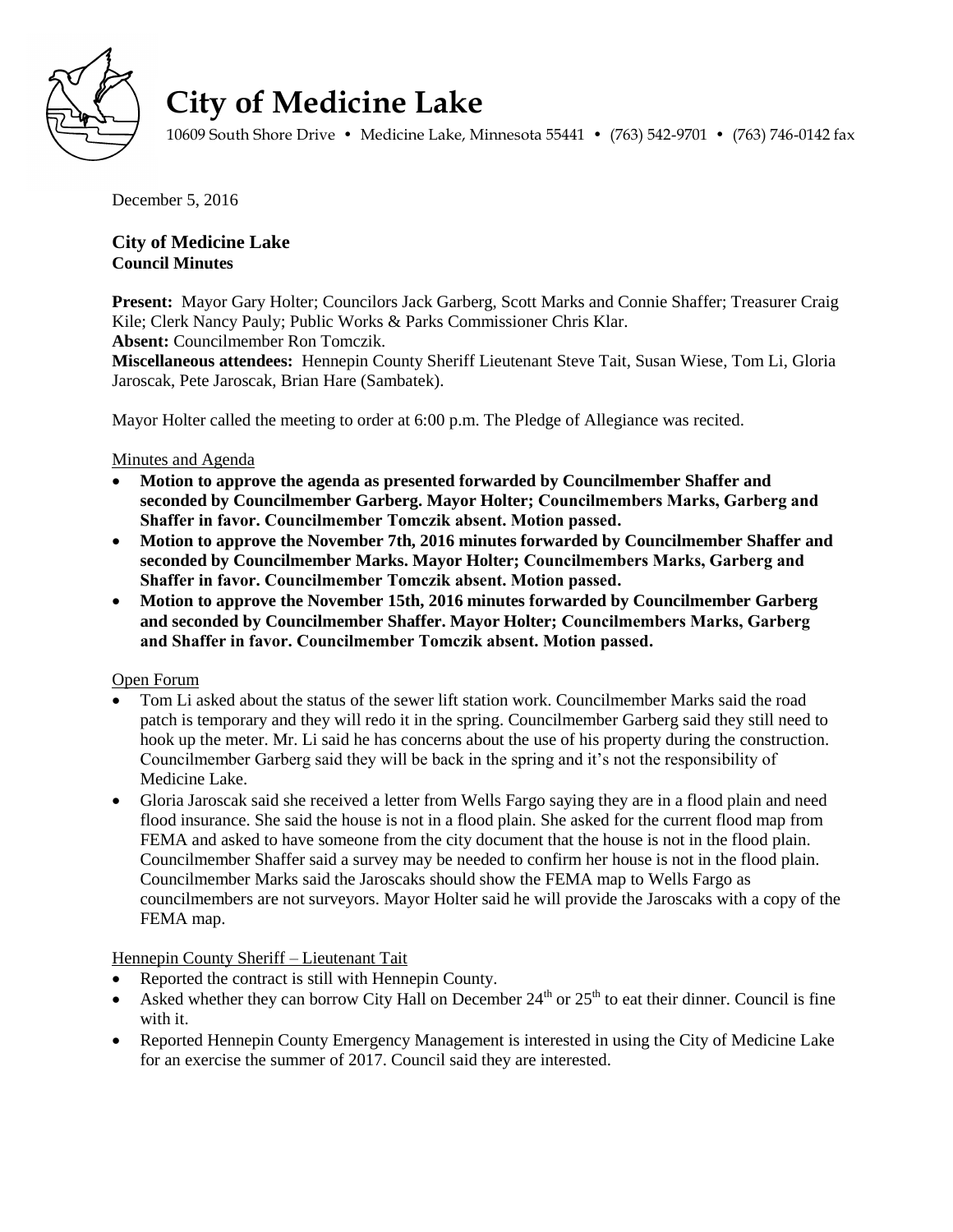# Fire Department Report – Mike Helman (reported by Jack Garberg)

- Reported a water rescue call on Medicine Lake.
- Reported a medical call.
- Reported Fire Chief Helman has been looking at replacing one of the fire trucks. There may be options through the DNR.

## Public Works Report – Chris Klar

- Reported there was a culvert failure at 215 Peninsula Road. The rest of the culverts in that area will be replaced in the spring.
- Reported the sewer camera work is complete.
- Brian Hare reported on the sewer line at 211 Peninsula Road. He said a Department of Health variance is needed. A contractor will be onsite on Wednesday to do a final walkthrough. The Department of Health will then review it. The existing service will be sealed. Mr. Klar asked about proof of insurance. Mr. Hare said he will follow up on it.

### Parks Report – Chris Klar

Reported parks are closed.

## Bassett Creek Watershed Management Commission Report – Clint Carlson

- Ms. Wiese asked whether we've mapped out the vegetation on Medicine Lake shoreline. Mayor Holter said he doesn't think we've done so. Ms. Wiese said Clink Carlson is going to be asked to vote on it. The Technical Advisory Committee says it's already been taken care of.
- Reported we are facing a mid-January deadline for a water retention pond in Jevne Park.
- Reported Clint Carlson will attend a meeting this month on how to write a surface water management plan. Mayor Holter suggested asking Mary Anne Young whether she is interested in attending. Ms. Wiese said she will contact Mary Anne Young.

### Treasurer's Report-Craig Kile

- Receipts in reporting period: \$178,322
- Receipts year to date: \$397,834
- Disbursements in reporting period: \$124,227
- Disbursements year to date: \$402,615
- **Motion to approve the summary spending, receipts and cash balances through December 4, 2016 forwarded by Councilmember Marks and seconded by Councilmember Shaffer. Mayor Holter; Councilmembers Marks, Garberg and Shaffer in favor. Councilmember Tomczik absent. Motion passed.**
- **Motion to approve the levy at \$346,580 for 2017 forwarded by Councilmember Shaffer and seconded by Councilmember Garberg. Mayor Holter; Councilmembers Marks, Garberg and Shaffer in favor. Councilmember Tomczik absent. Motion passed.**

### Officer Reports:

Councilmember Garberg

Reported no additional items to report.

### Councilmember Shaffer

- Reported she believes all the rental inspections are completed.
- Reported she is working on rental license renewals for 2017.

### Councilmember Tomczik

• No report.